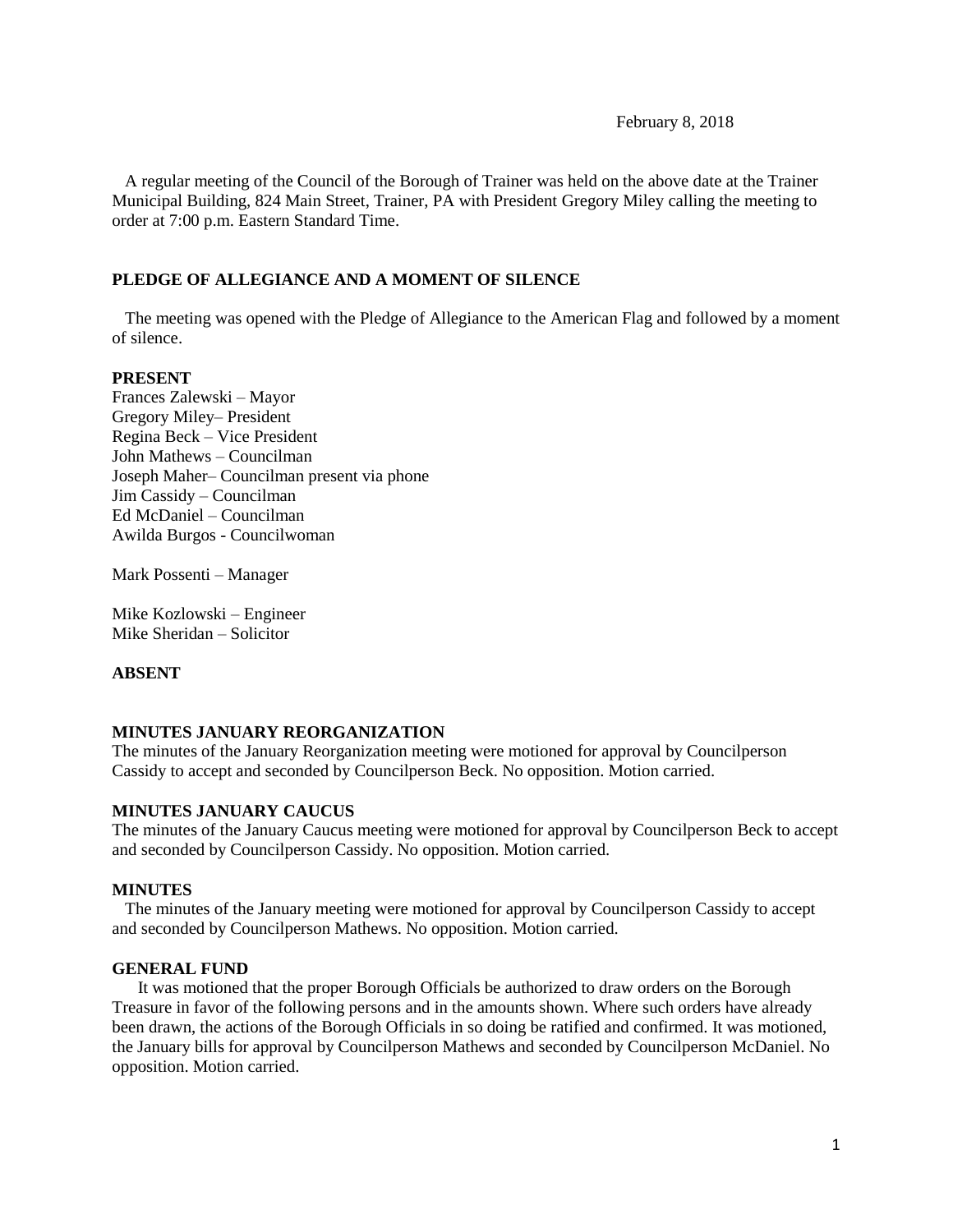# **JANUARY GENERAL FUND BILLS**

| Paychex Invoice                     | Jan Monthly                          | $-166.35$    |
|-------------------------------------|--------------------------------------|--------------|
| <b>United States Postal Service</b> | Package mailed                       | $-7.20$      |
| Paychex Invoice                     | Jan 5 Biweekly                       | $-174.15$    |
| Home Depot                          | Glue for Council table (Jim McKay)   | $-6.47$      |
| <b>United States Postal Service</b> | To Jim Cassidy BOH postage           | $-13.39$     |
| Spirit Media Group, Inc.            | Public advertising                   | $-176.40$    |
| <b>Burke Landscape Supply</b>       | Highway equipment                    | $-20.80$     |
| <b>Integral Systems Corp</b>        | Computer Maintenance/repair          | $-975.00$    |
| <b>Chester Water Authority</b>      | Hydrants                             | $-1,195.10$  |
| Marcus Hook/Trainer Fire Dept       | Full page ad Chief McClure banquet   | $-100.00$    |
| <b>Utility Advocate</b>             | Peco savings                         | $-19.42$     |
| Verizon Wireless                    | Police card reader                   | $-86.24$     |
| United Concordia Life & Health      | <b>Dental Coverage</b>               | $-1,322.33$  |
| US-Yellow                           | Advertising                          | $-297.00$    |
| De Valley Veterinary Hospital       | Ozzy                                 | $-86.64$     |
| Kim Sherman                         | Reimburse Act 48 Tax Collector Exam  | $-200.00$    |
| <b>US Municipal Supply</b>          | Highway signs                        | $-1,158.80$  |
| <b>B&amp;L</b> Disposal             | Waste removal                        | $-6,259.58$  |
| <b>PECO Street Lighting</b>         | <b>Street Lighting</b>               | $-2,005.62$  |
| PECO-Underpass Lighting             | <b>Underpass Lighting</b>            | $-0.91$      |
| Talley's Garage & Towing            | <b>Police Vehicles</b>               | $-1,824.55$  |
| Broomall Truck & Auto Repair        | Police vehicle                       | $-953.12$    |
| EDM Publishers, Inc.                | <b>Building Permit Law Bulletin</b>  | $-99.00$     |
| Witmer Public Safety Group, Inc     | Police equipment                     | $-218.33$    |
| Selective Dismantlement, Inc.       | Dumpster demo 224 Wilcox             | $-2,931.00$  |
| <b>DCIU</b>                         | Health Benefits Feb.                 | $-23,643.94$ |
| Stantec Consulting Services Inc.    | Professional services                | $-3,607.00$  |
| Goodyear Auto Service Center        | Police vehicles                      | $-673.72$    |
| Sunoco - SunTrak                    | Police vehicle fuel                  | $-2,470.71$  |
| Videon                              | Durango service                      | $-787.85$    |
| <b>TYAA</b>                         | 2018 Appropriation                   | $-1,000.00$  |
| <b>DSLR</b> Pros                    | Drone upgrade (Grant)                | $-7,482.99$  |
| Motorist Life Insurance Co.         | Life insurance paid policy Cominskie | $-7,387.20$  |
| Coale Roofing                       | Municipal Bldg roof balance due      | $-5,490.00$  |
| Musso, Michael G.                   | Reimburse Medical expense            | $-80.00$     |
| PSAB U/C Plan                       | 2017 4th Quarter Unemployment        | $-608.26$    |
| Paychex Invoice                     | Jan 19 Biweekly and W-2's            | $-420.10$    |
| <b>United States Postal Service</b> | To Jim Cassidy BOH postage           | $-34.00$     |
| TD Card Services                    | QB, web, police, rec                 | $-958.95$    |
| Galls Incorporated                  | Police uniform                       | $-129.99$    |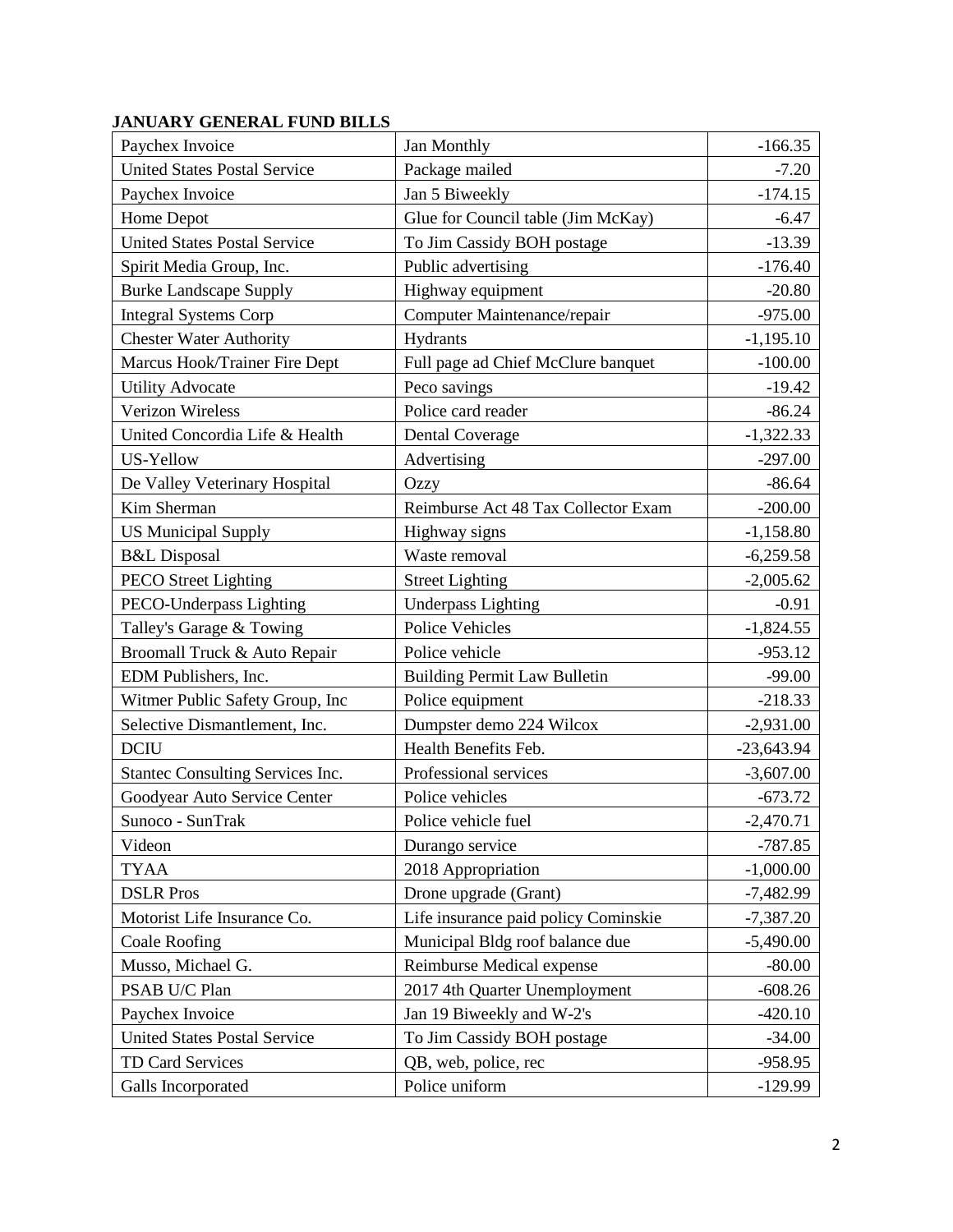| <b>National Police Canine Assoc</b> | 2018 Membership and Certifications       | $-120.00$    |
|-------------------------------------|------------------------------------------|--------------|
| Stantec Consulting Services Inc.    | Professional services                    | $-3,267.50$  |
| Arthur J. Gallagher                 | Liability insurance                      | $-16,476.40$ |
| <b>PECO</b>                         | 2018 Land Lease 854                      | $-10.00$     |
| Spirit Media Group, Inc.            | Public advertisement                     | $-405.40$    |
| AAA Lock & Safe Co.                 | Bldg. Keys                               | $-132.00$    |
| Home Depot                          | Christmas lights, door/locks food pantry | $-377.89$    |
| Intercon Truck Equipment, Inc.      | Highway truck lights                     | $-52.64$     |
| <b>Comcast Business</b>             | Cable services                           | $-365.11$    |
| Delaware County Solid Waste         | Tipping fees                             | $-2,295.15$  |
| Pennsylvania One Call System        | Monthly fax transmission                 | $-17.78$     |
| PECO - Municipal Bldg.              | Municipal Bldg.                          | $-701.25$    |
| <b>Staples Advantage</b>            | Office supplies                          | $-267.91$    |
| <b>Burke Landscape Supply</b>       | Sidewalk salt                            | $-102.95$    |
| Charles Higgins & Sons              | Street Light maintenance                 | $-181.80$    |
| <b>Comcast Cable</b>                | Cable services                           | $-380.27$    |
| Broomall Truck & Auto Repair        | Highway truck                            | $-1,653.66$  |
| Possenti Consulting, LLC            | Services Dec.                            | $-1,575.00$  |
| Barbacane, Thornton & Co            | Professional services                    | $-2,400.00$  |
| Marcus Hook Borough                 | Fire Truck Dec.                          | $-189.91$    |
| Marcus Hook Borough                 | Fire Station Dec.                        | $-1,122.41$  |
| AT&T                                | Police card data reader                  | $-79.00$     |
| Nextel                              | Cell phones December                     | $-215.66$    |
| <b>Burke Landscape Supply</b>       | Highway equipment parts                  | $-29.98$     |
| #1 Car Wash Inc.                    | <b>Clean Police Vehicles January</b>     | $-200.00$    |
| Peer, Donald                        | Uniform expenditure                      | $-27.31$     |
| De County Assoc of Boroughs         | 2018 Dues                                | $-32.00$     |
| De Valley Veterinary Hospital       | Annual contract                          | $-750.00$    |
| Red the Uniform Tailor              | Police uniforms                          | $-256.67$    |
| Wayne Radio & TV Service            | Police radios                            | $-180.00$    |
| Metro Technology Inc                | Alert/Care Services Annual agreement     | $-2,044.00$  |
| Charles Higgins & Sons              | Street Light maintenance                 | $-708.64$    |
| T Frank McCall's Inc                | <b>Bldg</b> supplies                     | $-217.14$    |
| PECO - Garage                       | Highway garage                           | $-378.36$    |
| Delcora                             | Municipal Bldg                           | $-122.46$    |
| <b>Chester Water Authority</b>      | Highway garage                           | $-50.13$     |
| <b>Chester Water Authority</b>      | HJ Park                                  | $-18.36$     |
| Witmer Public Safety Group, Inc     | Police equipment                         | $-78.43$     |
| Prudential Life Ins.                | Life Insurance Kline                     | $-545.00$    |
| <b>DCED</b>                         | 2017 4th 1/4 Reporting 4.00 rate         | $-16.00$     |
| <b>DCED</b>                         | 2017 4th 1/4 Reporting 4.50 rate         | $-45.00$     |

**-113,161.28**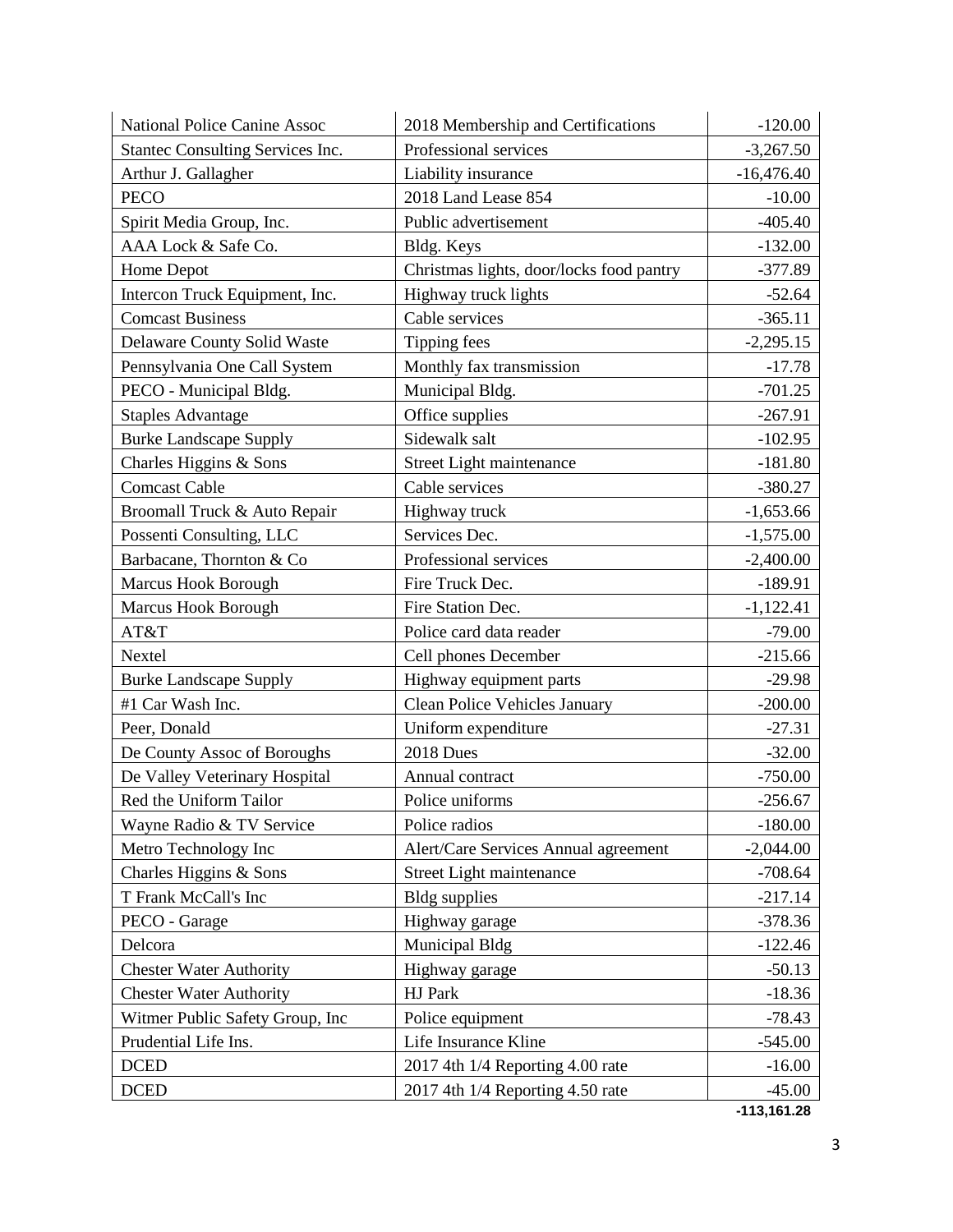#### **PAYROLL ACCOUNT**

 It was motioned by Councilperson Beck and seconded by Councilperson Cassidy that Payroll for the month of January is paid. No opposition. Motion carried.

## **JANUARY PAYROLL FOR ALL EMPLOYEES**

Total payroll for the month of January \$77,575.26

#### **LIQUID FUEL BILLS**

.

Liquid Fuel Bills for the month of January meeting were motioned for approval by Councilperson Mathews and seconded by Councilperson Cassidy. No opposition. Motion carried.

#### **JANUARY LIQUID FUEL BILLS**

| Eastern Salt Company, Inc. | Road Salt               | $-4,154.71$ |
|----------------------------|-------------------------|-------------|
|                            | Road Salt               | $-515.45$   |
|                            | Road Salt               | $-649.04$   |
| Mauger & Co.               | Highway fuel            | $-126.45$   |
| <b>PECO</b>                | <b>Traffic Lighting</b> | $-280.78$   |
|                            |                         | $-5,726.43$ |

#### **COMMUNITY CENTER BILLS**

 Community Center Bills for January meeting were motioned for approval by Councilperson Beck to accept and seconded by Councilperson Mathews. No opposition. Motion carried.

#### **JANUARY COMMUNITY CENTER BILLS**

| Banta's Bestway Trash Removal  | Dumpster removal | $-60.00$  |
|--------------------------------|------------------|-----------|
| Home Depot                     | CC heaters       | $-79.94$  |
| <b>Chester Water Authority</b> | CC Water         | $-133.11$ |
| PECO electric                  | CC Electric      | $-45.62$  |
| PECO gas                       | CC Gas/Electric  | $-915.46$ |
| Delcora                        | CC Sewer         | $-166.70$ |
|                                |                  |           |

**-1,400.83**

#### **PERMITS & LICENSE**

The Permits of the January meeting were motioned for approval by Councilperson Cassidy and seconded by Councilperson Mathews. No opposition. Motion carried.

## **PERMITS & LICENSE – JANUARY**

| 0 Building permits             | \$0       |
|--------------------------------|-----------|
| 20 Contractor license          | \$2000.00 |
| 11 C/O Applications            | \$1100.00 |
| 0 Plumbing permits             | \$0       |
| 0 Electrical permits           | \$0       |
| 0 Zoning                       | \$0       |
| 0 Other Permits/License        | \$0       |
| 1 Vacant property registration | \$150.00  |
| Amount turned over to Borough  | \$3250.00 |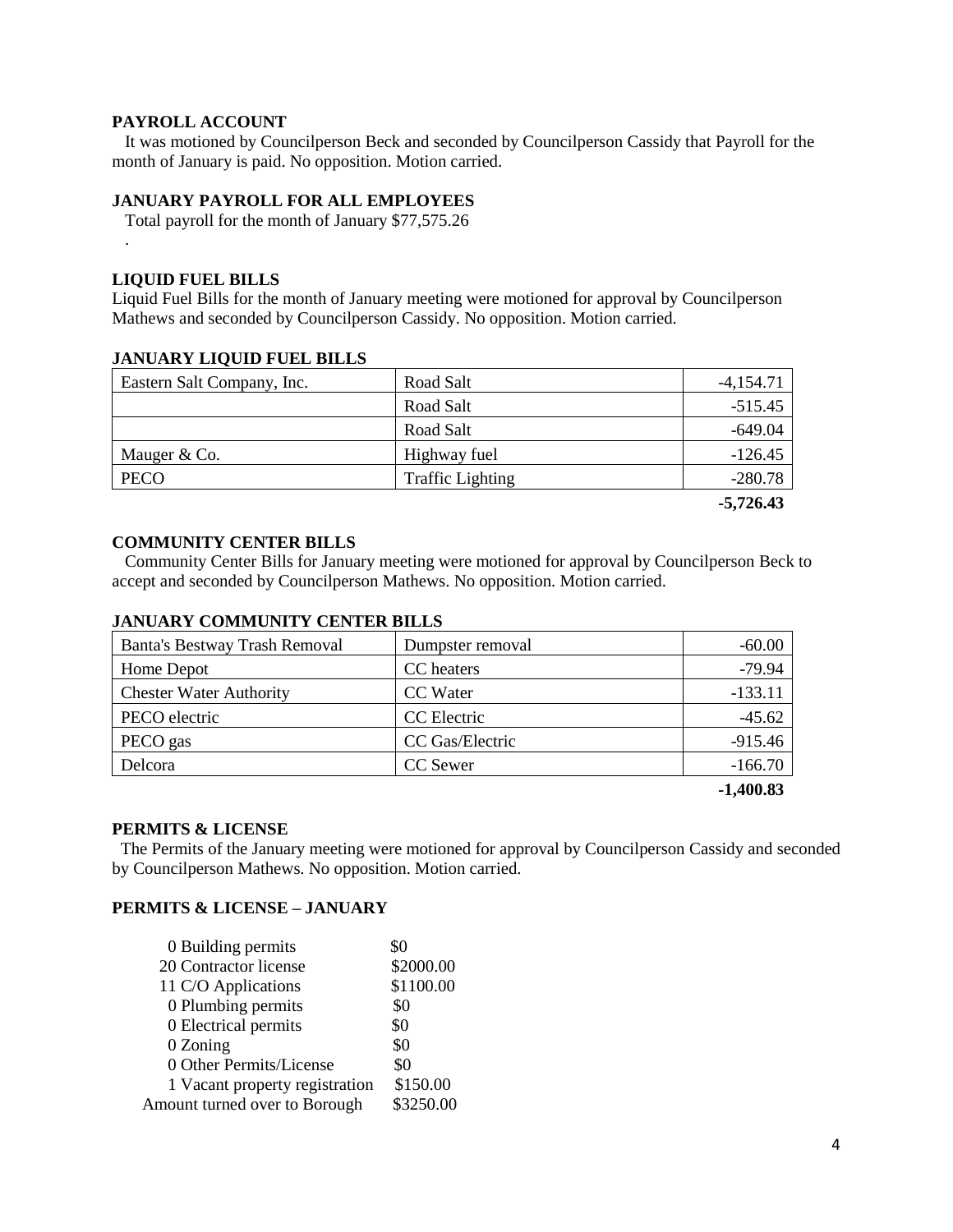#### **CHESTER WATER AUTHORITY**

0- Street Openings

Amount turned over to Borough \$0

# **PECO**

 0– Street Openings Amount turned over to Borough \$0

## **DELCORA**

0 – Permits Amount turned over to Borough \$0

## **CORRESPONDENCE**

 It was motioned by Councilperson Mathews and seconded by Councilperson Beck that the correspondence for January be accepted and any necessary action taken. No opposition. Motion carried.

# **JANUARY CORRESPONDENCE**

- Received from Keystone an electronic deposits in the amount of \$48,093.58 January EIT distribution.
- Received from Keystone an electronic deposits in the amount of \$3,819.95 January LST distribution.
- Received from Delaware County Monthly Deed Reconciliation for December and a check in the amount of \$1,161.30.
- Received from Delaware County Tax Claim Bureau Judicial sale list for May 2018.
- Received from DEP a copy of a letter dated January 9, 2018 sent to Monroe in regards to NPDES Permit.
- Received from DEP a copy of a letters dated January 17, 2018 sent to Monroe in regards to storage tank program.
- Received from Delcora in regards to updated tapping fee.
- Received from MMIPC in regards to high pressure pipeline maintenance inspection.
- Received from Pa Dept of Conservation and Natural Resources in regards to Outdoor recreation plan.
- Received from CRC in regards to Stream cleanup and donation.
- Received from Veolia in regards to annual public notice.

#### **QUESTIONS AND COMMENTS FROM AUDIENCE ON CORRESPONDENCE** None

# **ANY MATTERS THAT NEED COUNCILMANIC ACTION**

None

# **COMMITTEE REPORTS**

## **MAYOR**

Mayor Zalewski:

- Any complaints or compliments please let the her or the Secretary know
- Centennial is schedule for May 18, 2019. Anyone with any ideas may attend the next meeting on April 25 at 7:00.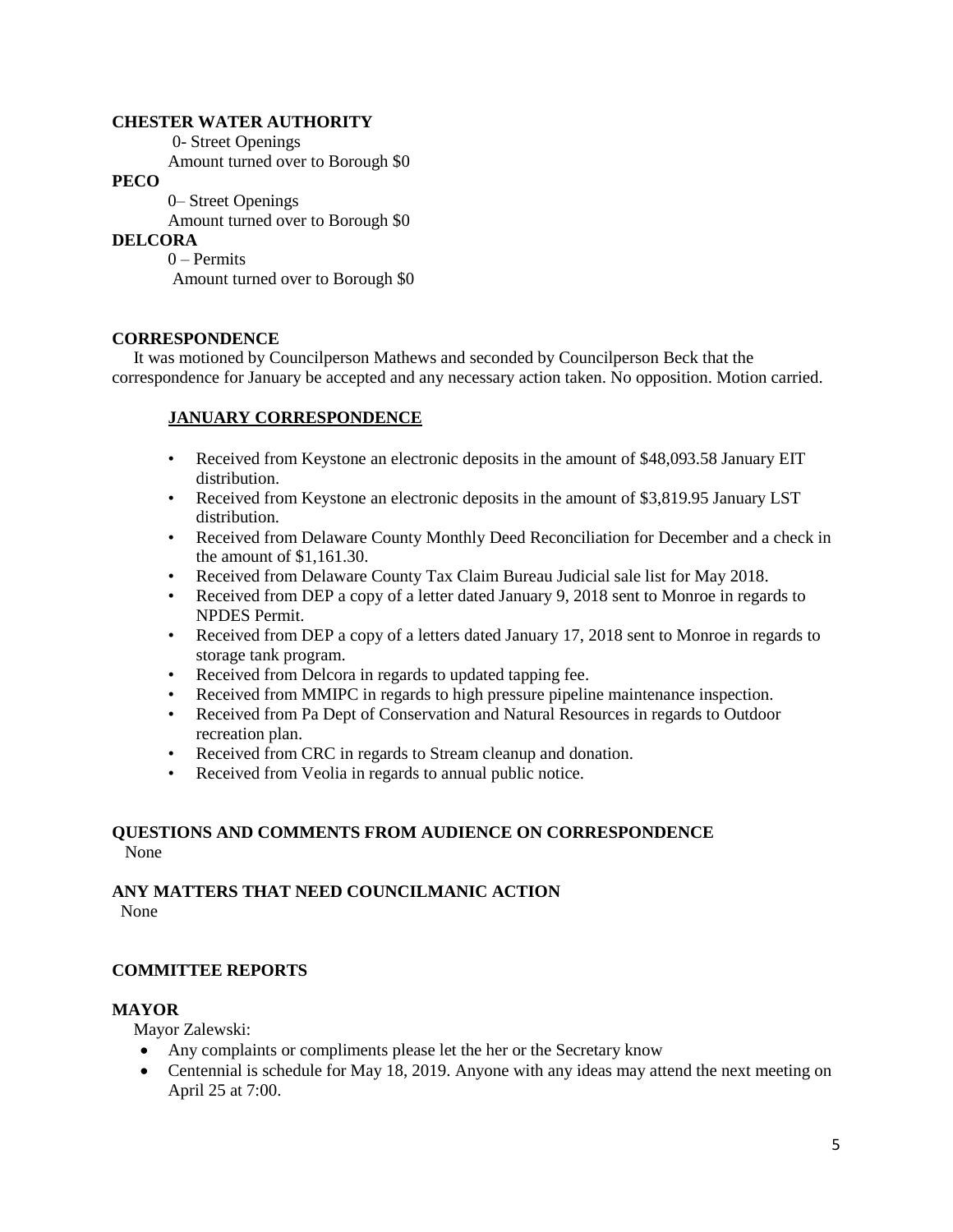• Food Pantry is open.

# **\*POLICE CHIEF –** No report

## **MANAGER/FINANCE**

Mark Possenti:

• Called executive session to discuss Real Estate

## **PARKS/RECREATION/ENVIRONMENT**

Councilman Maher: Present via phone and stated the Recreation Board received 2 letters of interest. One was accepted and one was denied. The officers and members are Gail McKay – President, Marilyn Maher – Secretary, Vicki Orlando – Treasurer, Fran Zalewski and Jenn Frazier. The dates for the Rec Board events has been scheduled for the year and will be posted to the web site and Facebook. Council has a list of events and a copy is available tonight for anyone interested. A letter of interest was submitted by Michele Holloman and will be considered and discussed at the March meeting.

# **FIRE/BOARD OF HEALTH**

Councilman Cassidy:

Welcome to Trainer's February meeting.

The Board of Health has been busy in January with February looking the same. We have received and acted upon many complaints and I am happy to say that we are making progress. The Board has received a verbal, along with a written note, signed by Ralph Miles announcing his desire to resign from the board. Still accepting orders for Memorial bricks. Would like to have order in March so we can have them installed before Memorial Day.

I do have a yearly count for 2017 that was asked by a resident recently. Total fire calls per Delaware County dispatch for Trainer Borough was 52. This was just fire dispatched calls. I do not believe it includes medical calls.

Onn the job front: Chichester School District, Septa, US Post Office, Aldi in Brookhaven, FMFCU and the Fire House. This job has the most rewards.

The monthly fire report for January was as follows: Total Alarms: 27 Time in Service: 24hrs 5mins. Total Man Hours: 89 Property Loss: 0 Injuries: 0 Fatalities: 0 Pump Operated: 1hr 15mins Structure Fires: 16 Mutual Aid: 5 Accidents: 6 Hazardous Condition: 7 Non-Structure Fires: 0

## **PUBLIC SAFETY**

 President Beck read January Code Enforcement report as follows: issued 3 building permits, 25 Contractor licenses, 39 C/O's, 0 zoning permits, and numerous BOH and property maintenance violation notices sent out.

# **COMMUNITY OUTREACH/NEWSLETTERS**

Councilwoman Burgos:

- Legal Aid clinic is open. Have flyers and an intake is required to determine eligibility.
- Have referrals for Community Action agency for homeless.
- Peco is giving away refrigerators to seniors with an annual income below \$23,595.00.
- Community Action in Boothwyn is offering free tax preparation.
- Aids Care Group has many services available for insured and uninsured.

## **COMMUNITY REDEVELOPMENT**

Councilman Ed McDaniel:

• Waiting on papers for the  $9<sup>th</sup>$  St. (Gulf) property. Property has been purchased. Working with new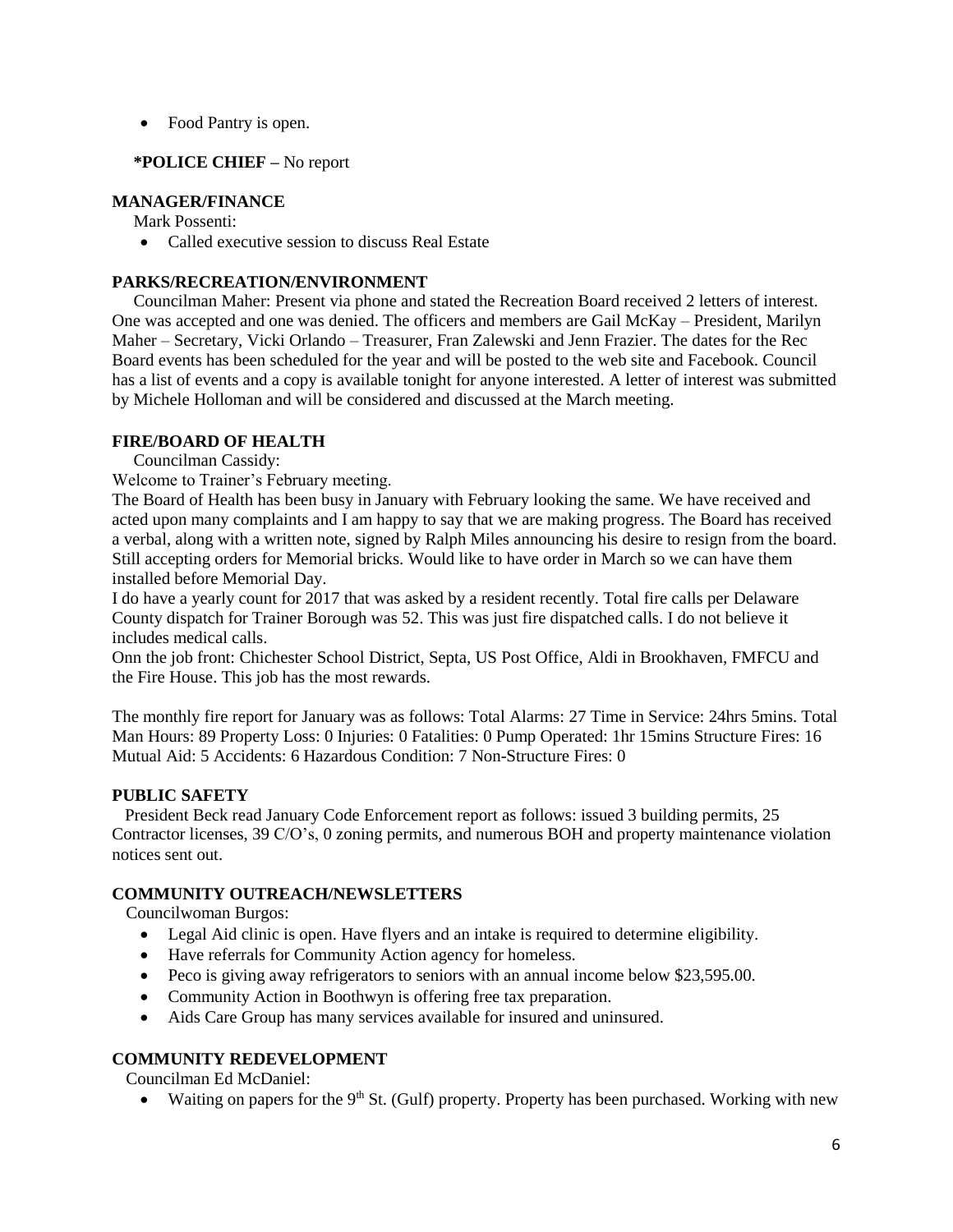property owner to inform him of the Borough Ordinances. Etc.

# **HIGHWAY/BUILDINGS**

Councilman Mathews:

 Highway will start working on the pot holes tomorrow. This is a temporary fix. Streets will be evaluated to be resurfaced.

# **CODE ENFORCEMENT OFFICER**

Nothing to report.

## **TAX COLLECTOR**

Mark Possenti read the monthly report for January as follows: Total uncollected as of 01/31 is \$69,519.26. Total collected as of 01/31 is \$4,515.45 Total outstanding bills are 135. 2018 tax bills were sent out on February2nd.

Need a motion to authorize a transfer in the amount of \$4,515.45 to the General Fund.

# **SCHOOL BOARD DIRECTOR**

Mary Magaw: Absent

## **MONROE ENERGY**

Adam Gattuso: No reportable injuries at Monroe for the past 69 days. The refinery will be going through a turn-around of the facility. Will be expecting 700 – 1100 contractors to work in the refinery. Will be installing 3 new cooling water towers over the next  $5 - 8$  years.

## **ENGINEER**

Eileen Nelson:

**Engineer's Report** Attached

- Motion needed to adopt Resolution 1039 2018 County Aid application
- Motion needed to grant a waiver of stormwater compliance to Monroe Energy for substation 12 pad and building.

# **SOLICITOR**

Mike Sheridan stated:

- Mr. Hinchcliffe's court decision appeal was denied, there is currently no action from him against the Borough.
- Our court case with Brandywine SPCA has been continued. They are being represented by Counsel and are going to make a settlement offer. As of today there has been no formal offer made. Will be asking Judge to reschedule the hearing.
- Spoke with Barbacane Thornton Auditors in regards to terminating their service. They asked the Borough to reconsider. Council decided to terminate the service.

**ORDINANCES**

None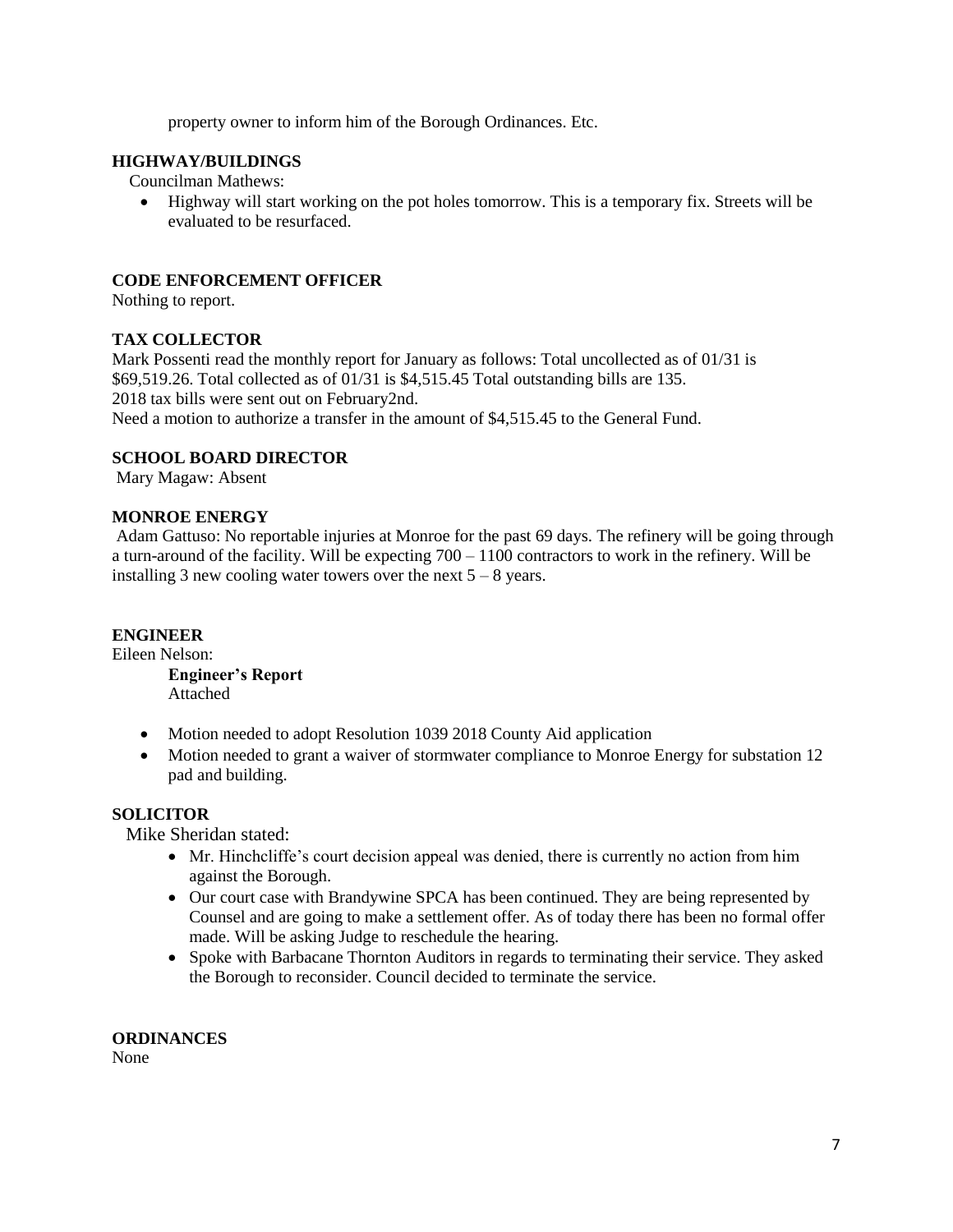#### **RESOLUTIONS**

• Motion was made by Councilperson Beck to adopt Resolution 1039 2018 County Aid application and seconded by Councilperson Cassidy. No opposition. Motion carried.

#### **OTHER ACTION ITEMS**

- Motion was made by Councilperson McDaniel to authorize tax collection transfer to the General Fund in the amount of \$4,515.45 and seconded by Councilperson Burgos. No opposition. Motion carried.
- Motion was made by Councilperson Cassidy to grant a waiver of stormwater compliance to Monroe Energy for substation 12 pad and building and seconded by Councilperson Mathews. No opposition. Motion carried.
- Motion was made by Councilperson Beck to approve Manny Broomall to demolish the Borough owned property at 3407 3rd St. in the amount of \$7,700.00 with a separate dumpster fee to be billed directly to the Borough and seconded by Councilperson Cassidy. No opposition. Motion carried.

#### **OLD COUNCILMANIC BUSINESS**

None

#### **NEW COUNCILMANIC BUSINESS**

Motion needed to approve Manny Broomall to demolish the Borough owned property at  $3407 \,$ 3<sup>rd</sup> St. in the amount of \$7,700.00 with a separate dumpster fee to be billed directly to the Borough. Before the floor was opened for questions and comments Councilman Cassidy stated that the negative social media crap has to stop. He spoke about flyers being put on cars throughout the Borough in regards to new building. Jenn Frazier is somehow being blamed. He also spoke on behalf of the positive efforts put forth by Jenn in the Borough. People need to speak about the positive things that happen in the borough. If people don't like what is going on, get the hell out of Dodge. A new building and rec center is necessary. If you want things different, get involved and help instead of being negative.

President Miley also added the conditions of the current buildings would cost a fortune to fix. Taxes will not go up to finance the project. The Borough is applying for a Grant to help finance the new buildings. In the past, the Borough had to take out TAN notes in the amount of \$500,000.00 which had to be repaid by the end of each year with interest. We have not had to do that in a few years now. After the new buildings are complete, the current buildings will be sold.

President Miley stated residents will be notified of the particulars when available.

#### **QUESTIONS AND COMMENTS FROM AUDIENCE**

There was a discussion about the underground springs that cause water on the roads. Chester Water has been out to check out the areas. We do not have a solution to this problem at this time.

It was also brought up about the graffiti in town. Residents keep their eyes open and report anything they see. A resident mentioned having it painted over as she had seen done in the past.

Terry Miley asked what the Ordinance states in regards to dogs being left out with no food and water and barking constantly. She stated she spoke to a police officer that told her nothing could be done until after 11pm at night under the noise Ordinance, there is no Ordinance for dogs. Vice-President Beck stated dogs cannot bark longer than 15 minutes at one time. She also stated she could call and report to the SPCA for abuse, they have a Code Enforcement Officer.

Jenn Frazier stated that she had nothing to do with the flyers on cars. She is all for a new Rec center and helping the kids. We have enough people on the outside of the Borough posting negative about the Borough, such as the dead cats, we do not need insiders doing that also. We will get further working together than trying to tear down Trainer.